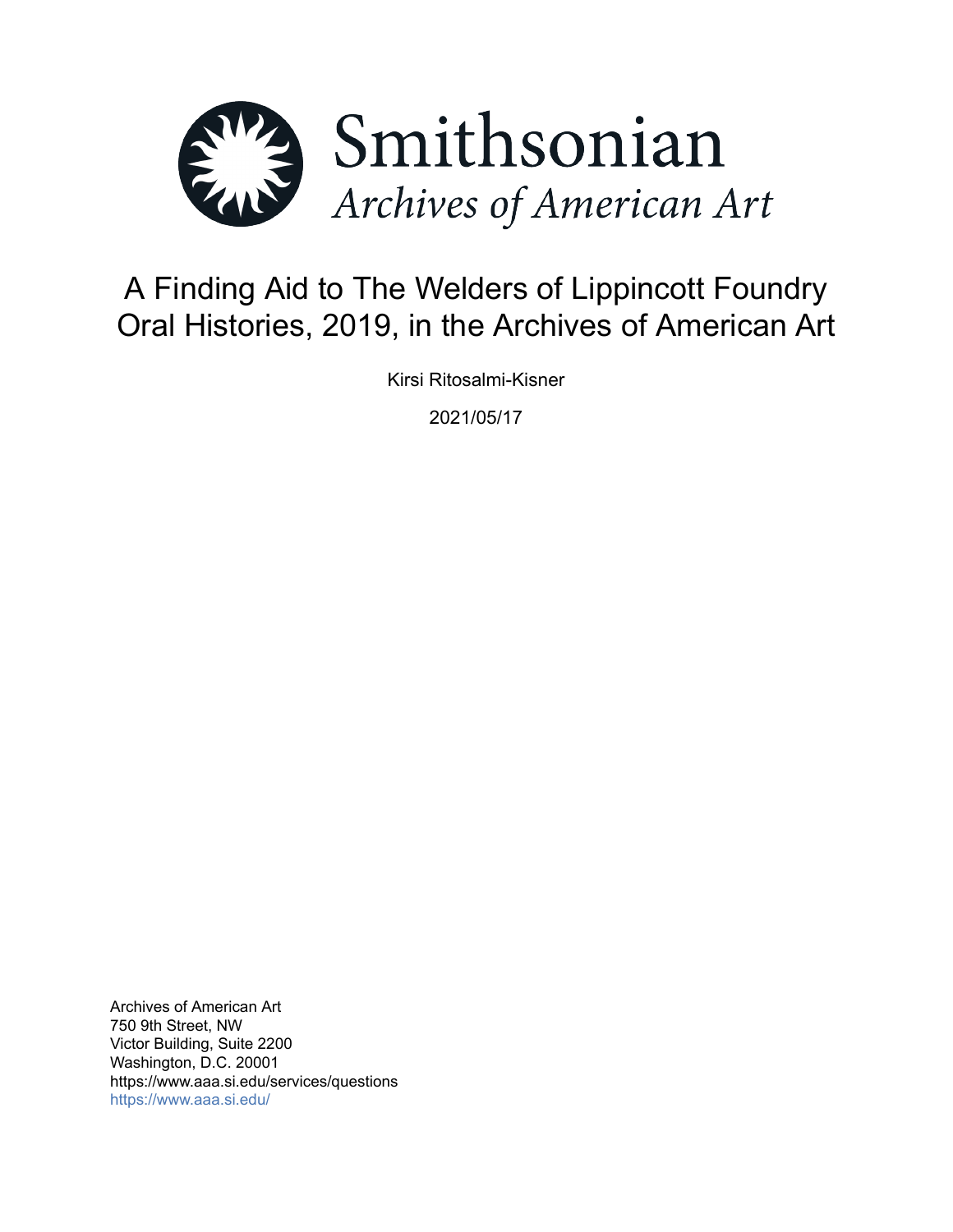## **Table of Contents**

<span id="page-1-0"></span>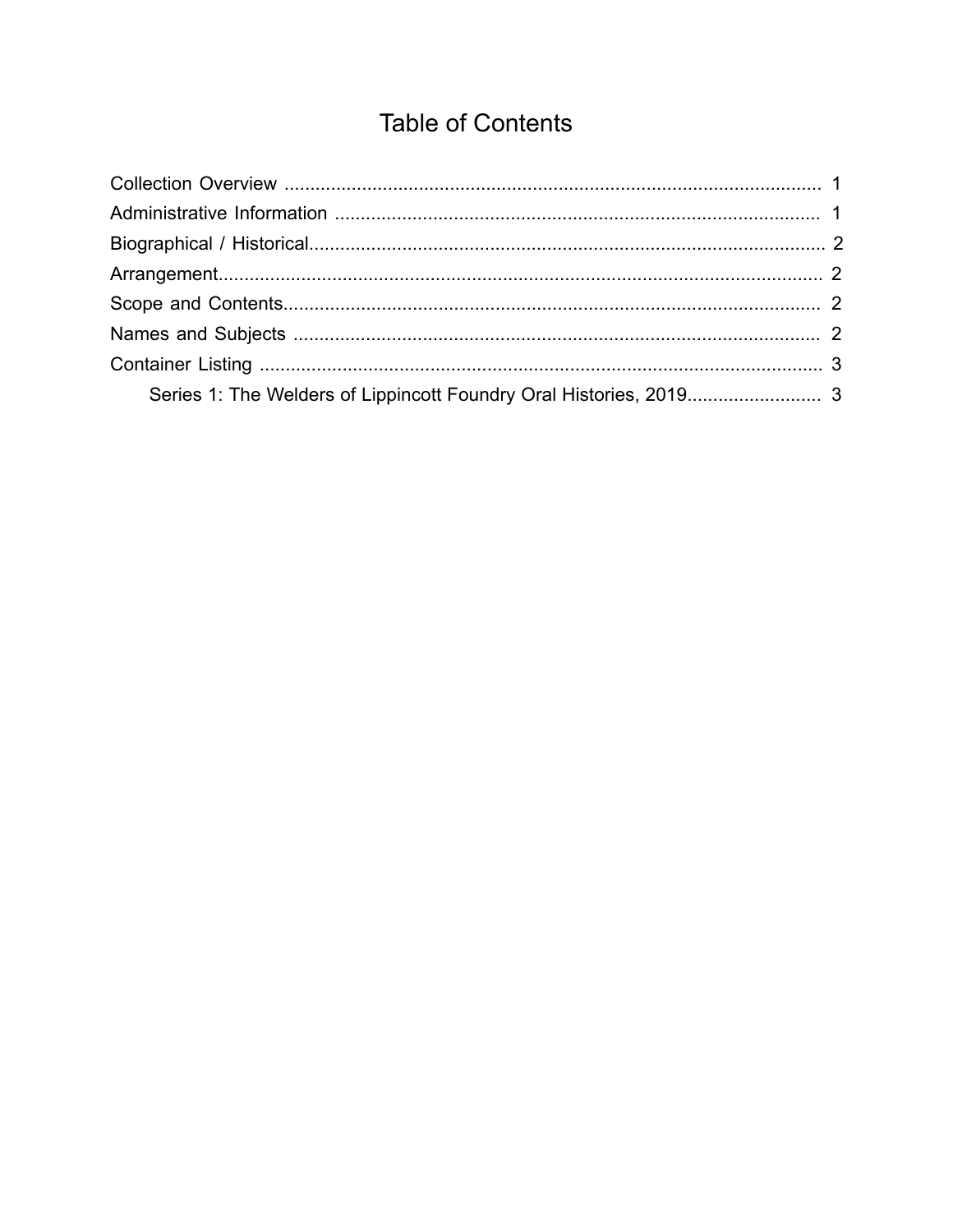### <span id="page-2-0"></span>**Collection Overview**

| <b>Repository:</b> | Archives of American Art                                                                                                                                                                                                                               |
|--------------------|--------------------------------------------------------------------------------------------------------------------------------------------------------------------------------------------------------------------------------------------------------|
| Title:             | The Welders of Lippincott Foundry Oral Histories                                                                                                                                                                                                       |
| Date:              | 2019                                                                                                                                                                                                                                                   |
| Identifier:        | AAA.louineve                                                                                                                                                                                                                                           |
| Creator:           | Louise Nevelson Foundation<br>Lippincott, Inc.                                                                                                                                                                                                         |
| Extent:            | 26.49 Gigabytes                                                                                                                                                                                                                                        |
| Language:          | English.                                                                                                                                                                                                                                               |
| Summary:           | The collection of The Welders of Lippincott Foundry Oral Histories<br>measures 26.49 GB and dates from 2019. All materials in this<br>collection are in born-digital format and include video and audio<br>recordings, transcripts and one photograph. |

## <span id="page-2-1"></span>**Administrative Information**

#### Acquisition Information

Donated in 2020 by Louise Nevelson's granddaughter, Maria Nevelson, Founder and Executive Director of the Louise Nevelson Foundation.

#### Processing Information

The collection was processed and a finding aid prepared by Kirsi Ritosalmi-Kisner in 2021 with funding provided by Smithsonian Collection Care and Preservation Fund.

#### Preferred Citation

The Welders of Lippincott Foundry Oral Histories, 2019. Archives of American Art, Smithsonian Institution.

#### **Restrictions**

This collection is open for research. Access to original papers requires an appointment and is limited to the Archives' Washington, D.C. Research Center. Researchers interested in accessing born-digital records in this collection must use access copies. Contact References Services for more information.

#### Terms of Use

The Archives of American Art makes its archival collections available for non-commercial, educational and personal use unless restricted by copyright and/or donor restrictions, including but not limited to access and publication restrictions. AAA makes no representations concerning such rights and restrictions and it is the user's responsibility to determine whether rights or restrictions exist and to obtain any necessary permission to access, use, reproduce and publish the collections. Please refer to the Smithsonian's Terms of Use for additional information.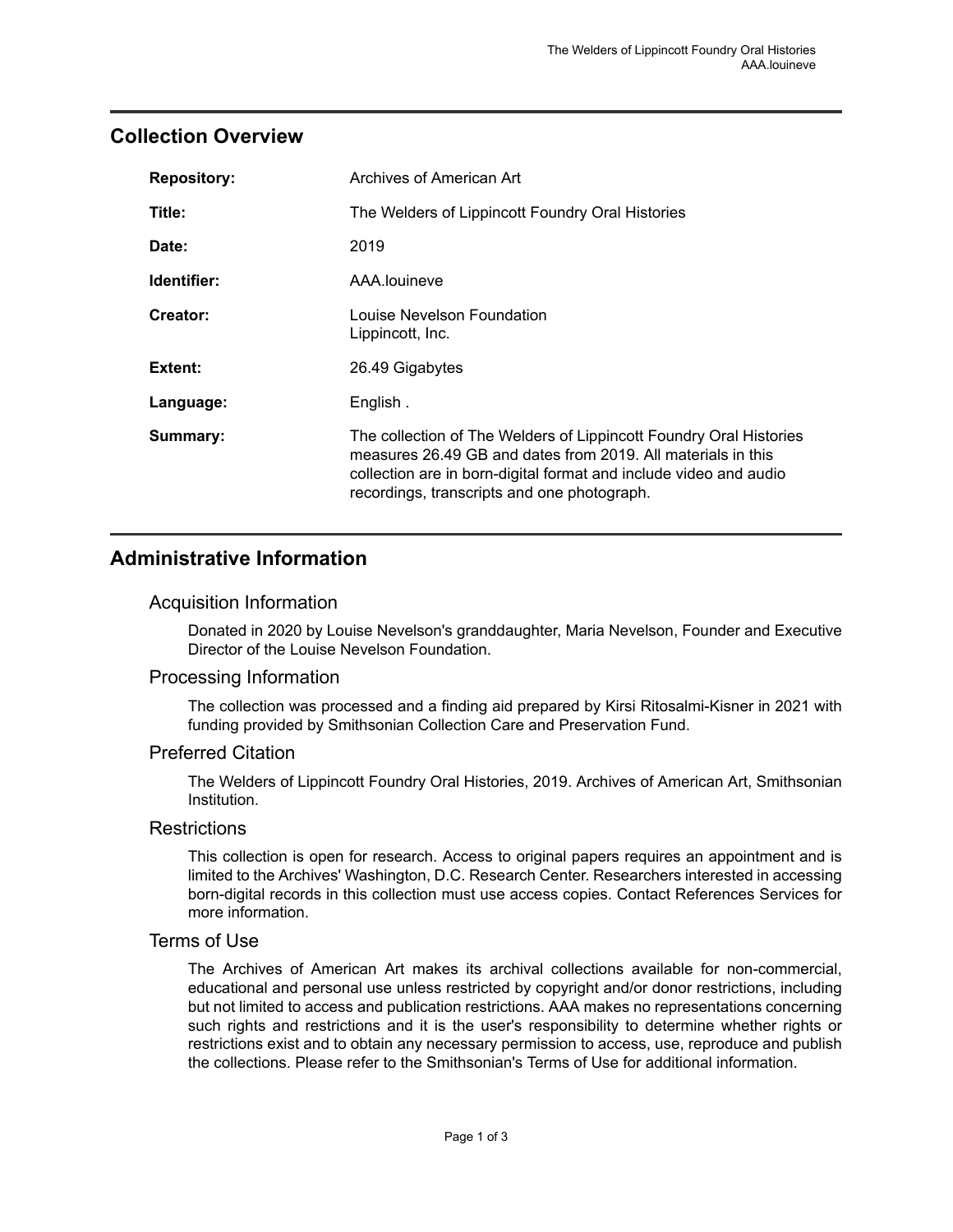## <span id="page-3-0"></span>**Biographical / Historical**

The Louise Nevelson Foundation located in Philadelphia, Pennsylvania was founded in 2005 by Marie Nevelson, Louise Nevelson's granddaughter. The foundation's mission is to educate and celebrate the life and art of Louise Nevelson.

## <span id="page-3-2"></span>**Scope and Contents**

The Welders of Lippincott Foundry Oral Histories were conducted in June 2019 and measure 26.49 gigabytes. The interviews were conducted by Maria Nevelson and Michelle Donnelly with Edward Giza, Huey Gaddy, and Susan Farricielli at Susan Farricielli's home in Branford, Connecticut. This collection consists of video recordings, audio recordings, and transcripts of all four interviews, and one photograph of interviewees and interviewers.

## <span id="page-3-1"></span>**Arrangement**

Due to the small size of this collection the papers are arranged as one series.

## <span id="page-3-3"></span>Names and Subject Terms

This collection is indexed in the online catalog of the Smithsonian Institution under the following terms:

Subjects:

Interviews

Types of Materials:

Sound recordings Video recordings

Names:

Nevelson, Louise, 1899-1988

Functions:

Foundries -- Connecticut